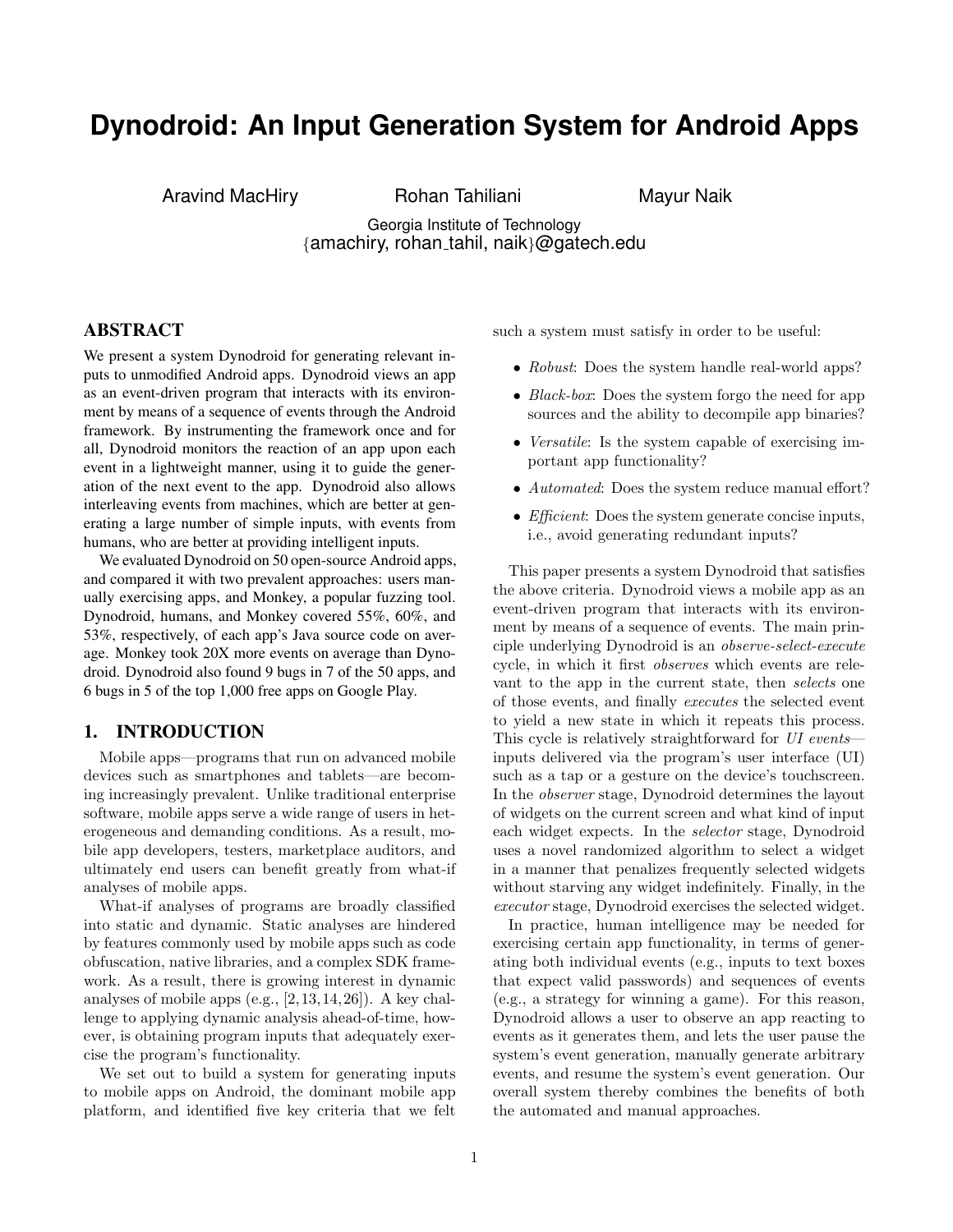We discussed how Dynodroid handles UI events, but significant functionality of mobile apps is controlled by non-UI events we call system events, such as an incoming SMS message, a request by another app for the device's audio, or a notification of the device's battery power running low. Satisfying our five desirable criteria in the presence of system events is challenging for two reasons. First, the number of possible system events is very large, and it is impractical to generate all possible permutations of those events. For instance, the Gingerbread version of Android supports 108 different broadcast receivers, each of which can send notifications called intents to an app. Second, many system events have structured data that must be constructed and dispatched correctly to the app alongside an intent. For example, generating an incoming SMS message event entails constructing and sending a suitable object of class android.telephony.SmsMessage.

A distinctive aspect of mobile apps is that all such apps, regardless of how diverse their functionality, are written against a common framework that implements a significant portion of the app's functionality. Dynodroid exploits this aspect pervasively in observing, selecting, and executing system events, as we describe next.

Dynodroid addresses the problem of handling a very large number of possible system events by using the observation that in practice, a mobile app typically reacts to only a small fraction of them we call relevant events. An event is relevant to an app if the app has registered a listener for the event with the framework. Determining when an app registers (or unregisters) a listener for a system event does not require modifying the app: it suffices to instrument the framework once and for all. The observer monitors the app's interaction with the framework via this instrumentation, and presents the selector only events that the app has registered to listen. Finally, the executor constructs any data associated with the selected event and dispatches it to the app. An important aspect of Dynodroid is that it constructs this data organically. For instance, the listener for network connectivity change events expects an object of class android.net.NetworkInfo describing the new status of the network interface. Simulating this event in an Android emulator is delicate as Dynodroid cannot arbitrarily create such objects; it must instead obtain them from a pool maintained by system service android.net.ConnectivityManager. Finally, whenever an event is executed, any previously relevant event may become irrelevant and vice versa, for the next observe-select-execute cycle.

We implemented Dynodroid for the Gingerbread version of Android and applied it to 50 diverse, real-world, open-source apps. We compared the performance of Dynodroid in terms of each app's Java source code coverage to two prevalent approaches: one involving expert

Android users manually exercising these apps, and another using Monkey [8], a popular fuzzing tool for Android apps. Dynodroid, humans, and Monkey covered 55%, 60%, and 53% code, respectively, on average per app. Dynodroid was able to cover 83% of the code covered by humans per app on average, demonstrating its ability to automate testing. Also, Dynodroid achieved peak coverage faster than Monkey, with Monkey requiring 20X more events on average, showing the effectiveness of our randomized event selection algorithm. Finally, Dynodroid revealed 9 bugs in 7 of the 50 apps. In a separate experiment, we applied Dynodroid to the top 1,000 free apps in Google Play, and it exposed 6 bugs in 5 of those apps, demonstrating its robustness.

We summarize the main contributions of our work:

- 1. We propose an effective system for generating inputs to mobile apps. The system is based on a novel "observe-select-execute" principle that efficiently generates a sequence of relevant events. To adequately exercise app functionality, it generates both UI events and system events, and seamlessly combines events from human and machine.
- 2. We show how to observe, select, and execute system events for Android in a mobile device emulator without modifying the app. The central insight is to tailor these tasks to the vast common framework against which all apps are written and from which they primarily derive their functionality.
- 3. We present extensive empirical evaluation of the system, comparing it to the prevalent approaches of manual testing and automated fuzzing, using metrics including code coverage and number of events, for diverse Android apps including both open-source apps and top free marketplace apps.

The rest of the paper is organized as follows. Section 2 surveys related work. Section 3 describes the overall architecture of our system. The next three sections present its three main parts: Section 4 the executor, Section 5 the observer, and Section 6 the selector. Section 7 presents our experimental results. Section 8 discusses limitations and finally Section 9 concludes.

## 2. RELATED WORK

There are broadly three kinds of approaches for generating inputs to mobile apps: fuzz testing, which generates random inputs to the app; systematic testing, which systematically tests the app by executing it symbolically; and model-based testing, which tests a model of the app. We elaborate upon each of these three approaches in this section.

Fuzz Testing. The Android platform includes a fuzz testing tool Monkey [8] that generates a sequence of random UI events to unmodified Android apps in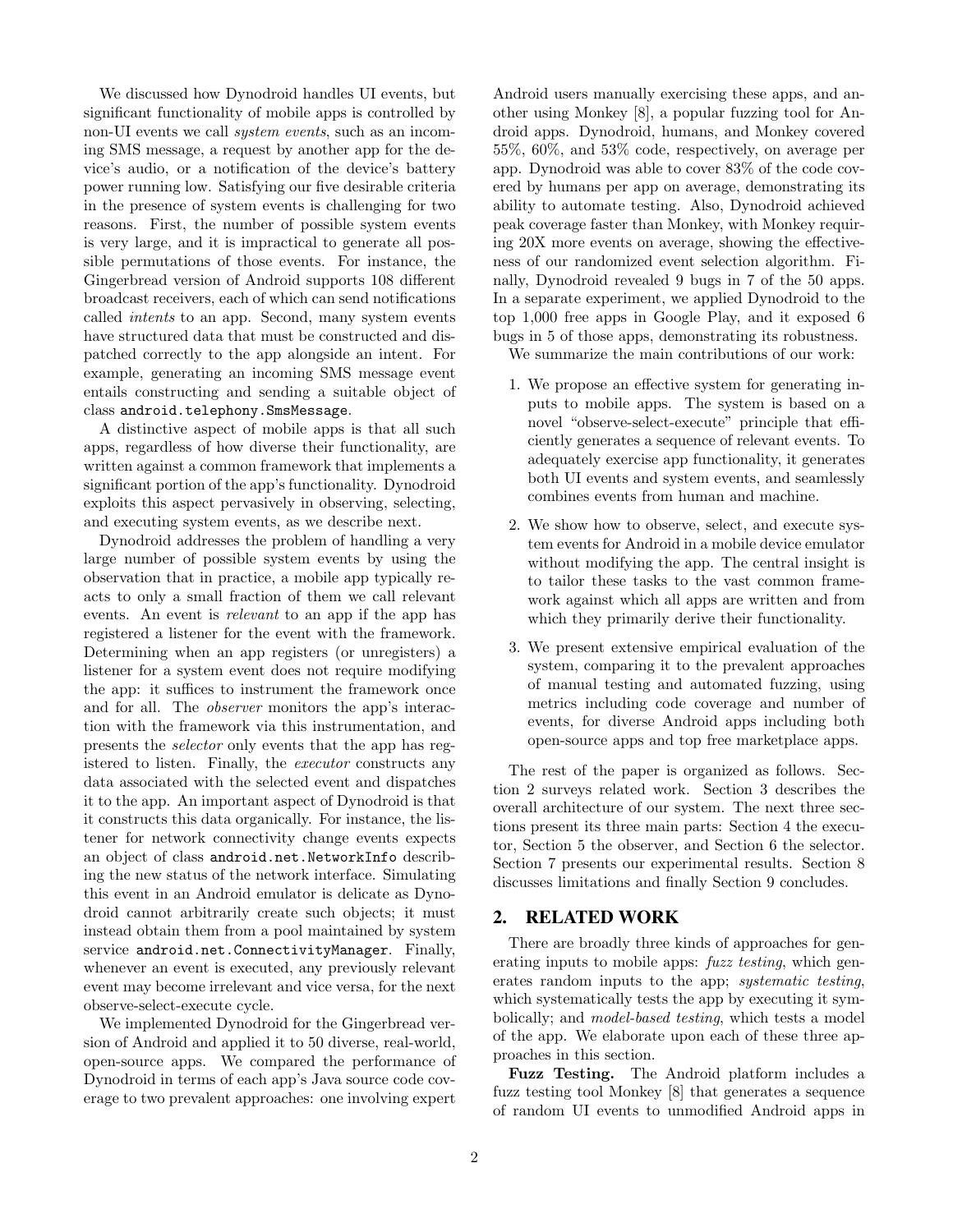a mobile device emulator. Recent work has applied Monkey to find GUI bugs [16] and security bugs [19] in apps. Fuzz testing is a black-box approach, it is easy to implement robustly, it is fully automatic, and it can efficiently generate a large number of simple inputs. But it is not suited for generating inputs that require human intelligence (e.g., constructing valid passwords, playing and winning a game, etc.) nor is it suited for generating highly specific inputs that control the app's functionality, and it may generate highly redundant inputs. Finally, Monkey only generates UI events, not system events. It would be challenging to randomly generate system events given the large space of possible such events and highly structured data that is associated with many of them.

Systematic Testing. Several recent efforts [10, 17, 23] have applied symbolic execution [12, 15, 18] to generate inputs to Android apps. Symbolic execution automatically partitions the domain of inputs such that each partition corresponds to a unique program behavior (e.g., execution of a unique program path). Thus, it avoids generating redundant inputs and can generate highly specific inputs, but it is difficult to scale due to the notorious path explosion problem. Moreover, symbolic execution is not black-box and requires heavily instrumenting the app in addition to the framework.

Model-based Testing. Model-based testing has been widely studied in testing GUI-based programs [11, 21, 22, 27] using the GUITAR framework [5]. GUITAR has been applied to Android apps, IPhone apps, and web apps, among others. In general, model-based testing requires users to provide a model of the app's GUI [25, 28], though automated GUI model inference tools tailored to specific GUI frameworks exist as well [9, 24]. One such tool in the Android platform, that Dynodroid also uses for observing relevant UI events, is Hierarchy Viewer [6]. Model-based testing harnesses human and framework knowledge to abstract the input space of a program's GUI, and thus reduce redundancy and improve efficiency, but existing approaches predominantly target UI events as opposed to system events.

## 3. SYSTEM ARCHITECTURE

This section presents the system architecture of Dynodroid. Algorithm 1 shows the overall algorithm of Dynodroid. It takes as input the number  $n$  of events to generate to an app under test. It produces as output a list L of n events it generates. The first generated event is to install and start the app in a mobile device emulator. The remaining  $n-1$  events are generated one at a time in an observe-select-execute cycle. Each of these events constitutes either a UI input or non-UI input to the app, which we call UI event and *system event*, respectively. The two kinds of events are conceptually alike: each event of either kind has a type and associated data. We

| Algorithm 1 Overall algorithm of Dynodroid.                       |
|-------------------------------------------------------------------|
| <b>INPUT:</b> Number $n > 0$ of events to generate.               |
| <b>OUTPUT:</b> List L of n events.                                |
| $L :=$ empty list                                                 |
| $e :=$ event to install and start app under test                  |
| $s := \text{initial program state}$                               |
| for $i$ from 1 to $n$ do                                          |
| append $e$ to $L$                                                 |
| // Execute event $e$ in current state $s$ to yield updated state. |
| $s :=$ EXECUTOR $(e, s)$                                          |
| // Compute set $E$ of all events relevant in current state $s$ .  |
| $E :=$ OBSERVER $(s)$                                             |
| // Select an event $e \in E$ to execute in next iteration.        |
| $e := \text{SELECTOR}(E)$                                         |
| end for                                                           |

distinguish between them because, as we explain below, Dynodroid uses different mechanisms to handle them. The EXECUTOR executes the current event, denoted  $e$ , in the current emulator state, denoted s, to yield a new emulator state that overwrites the current state. Next, the observer computes which events are relevant in the new state. We denote the set of relevant events E. Finally, the SELECTOR selects one of the events from  $E$ to execute next, and the process is repeated.

Figure 1 presents a dataflow diagram of Dynodroid that provides more details about the mechanisms it uses to implement the EXECUTOR, the OBSERVER, and the selector on the Android platform.

The EXECUTOR triggers a given event using the appropriate mechanism based on the event kind. It uses the Android Debug Bridge (adb) to send the event to an Android device emulator that is running the app under test. For UI events, the ADB host talks to the ADB daemon (adbd) on the emulator via the monkeyrunner tool. Note that this tool, which is used to send events to an emulator via an API, is unrelated to the Monkey fuzz testing tool, which runs in an adb shell directly on the emulator. For system events, the ADB host talks to the Activity Manager tool (am) on the emulator, which can send system events as intents to running apps. Section 4 describes the EXECUTOR in further detail.

The OBSERVER computes the set of events that are relevant to the app under test in the current emulator state. It consists of two parts to handle the two kinds of events: the Hierarchy Viewer tool for UI events, and the instrumented framework (SDK) for system events. Hierarchy Viewer provides information about the app's GUI elements currently displayed on the device's screen. The observer computes the set of relevant UI events  $E_1$  from this information. The instrumented SDK provides information about broadcast receivers and system services for which the app is currently registered. The observer computes the set of relevant system events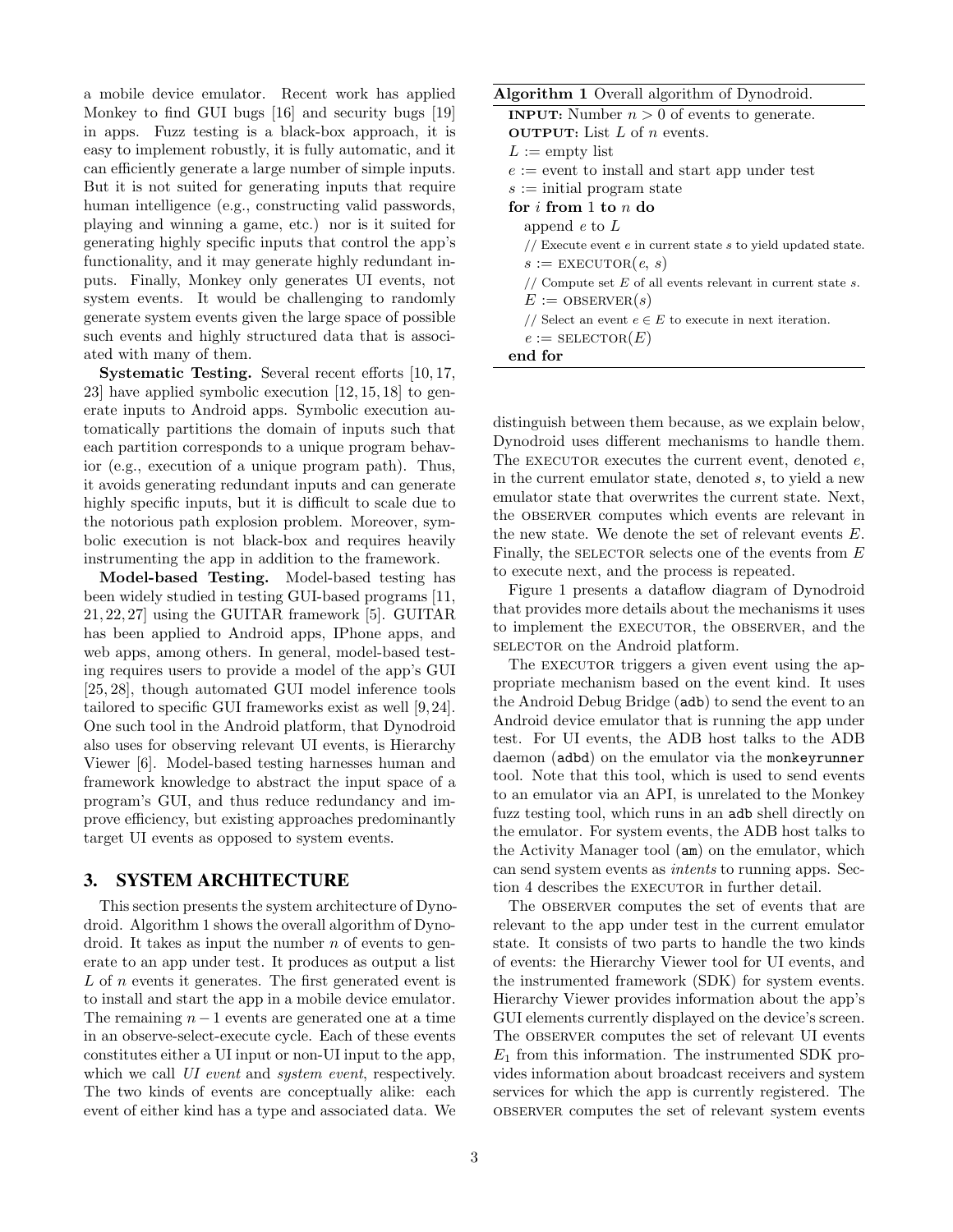

Figure 1: Dataflow diagram of Dynodroid for the Android platform.

 $E_2$  from this information. It provides the set of all relevant events  $E = E_1 \cup E_2$  to the SELECTOR. Section 5 provides more details about the observer.

The SELECTOR selects an event from  $E$  as the next event to be triggered. Dynodroid implements various selection strategies that one can choose from upfront, including deterministic vs. randomized, and history dependent vs. history oblivious strategies. Section 6 describes these strategies and Section 7 evaluates them on a code coverage client for 50 open-source apps.

## 4. EXECUTOR

Dynodroid allows both machine and human to generate events in order to combine the benefits of automated and manual input generation. Figure 2 shows how Dynodroid allows switching between machine and human. The EXECUTOR listens to commands from a console and starts in human mode, in which it does not trigger any events and instead allows the human to exercise the app uninterrupted in the emulator, until a RESUME command is received from the console. At this point, the EXECUTOR switches to *machine mode* and generates events until the given bound  $n$  is reached or a PAUSE command is received from the console. In the latter case, the EXECUTOR switches to human mode again. Human inputs do not count towards the bound  $n$ . Also, nothing prevents the human from exercising the app in machine mode as well, along with the machine. Finally, the STOP command from the console stops Dynodroid.

The EXECUTOR executes an event, chosen by the SE-LECTOR, on the emulator via the Android Debug Bridge (adb). It uses separate mechanisms for executing UI events and system events, as described next.

User events are triggered using the monkeyrunner tool. This tool is a wrapper around adb that provides an API to execute UI events. We wrote a python script that takes an input command over a socket connection, executes the command on the emulator using monkeyrunner, and returns the result of the execution back over the socket. The script can send UI events such



Figure 2: State transition diagram of Dynodroid.

as taps, gestures, and text inputs (see Section 5.1).

System events are triggered using the Activity Manager tool (am). Broadcast events of any type can be triggered using this tool provided the correct arguments are supplied. The am tool is incapable of handling arguments containing custom data in binary format. We modified the tool to handle binary data so that broadcast events can be triggered with the required data. We add extra information before triggering specific broadcast events, e.g., the phone number and message text data for an SMS RECEIVED event (see Section 5.2).

## 5. OBSERVER

The OBSERVER computes the set of relevant events after an event is executed. We consider an event relevant if triggering that event may result in executing code that is part of the app. The goal of the OBSERVER is to efficiently compute as small a set of relevant events as possible without missing any. This section describes how the OBSERVER computes relevant UI events (Section 5.1) and relevant system events (Section 5.2).

## 5.1 UI Events

These are events generated by the SDK in response to interaction by users with the device's input mechanisms. Dynodroid supports two input mechanisms: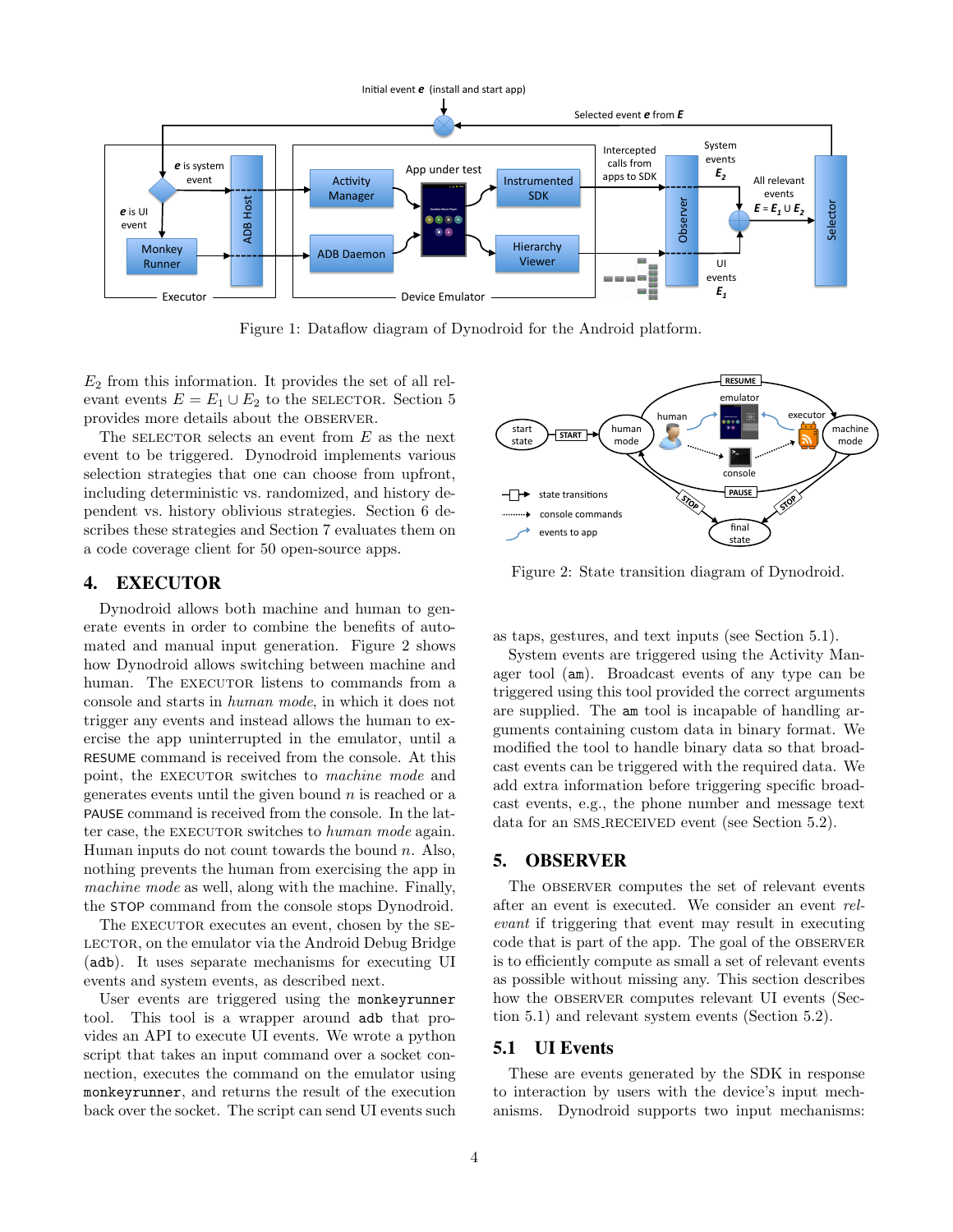|                             | <b>Relevant Event</b> |                               |      |      |
|-----------------------------|-----------------------|-------------------------------|------|------|
|                             | $\mathbf{f}$          | $\mathbf{longT}{\mathbf{ap}}$ | Jrag | Text |
| If app registers callback:  |                       |                               |      |      |
| onClickListener             |                       |                               |      |      |
| onLongClickListener         |                       |                               |      |      |
| onTouchListener             |                       |                               |      |      |
| onKeyListener               |                       |                               |      |      |
| onCreateContextMenuListener |                       |                               |      |      |
| If app overrides method:    |                       |                               |      |      |
| onTouchEvent                |                       |                               |      |      |
| performLongClick            |                       |                               |      |      |
| performClick                |                       |                               |      |      |
| onKeyDown                   |                       |                               |      |      |
| onKeyUp                     |                       |                               |      |      |

Table 1: Mapping registered callback methods and overridden methods to relevant UI events.

touchscreen and navigation buttons (specifically, "back" and "menu" buttons). We found these sufficient in practice, for three reasons: they are the most common input mechanisms, the mechanisms we do not support (keyboard, trackball, etc.) are device-dependent, and there is often redundancy among different input mechanisms.

The observer analyzes the app's current UI state in order to compute relevant UI events. First, it deems clicking each navigation button as a relevant UI event, since these buttons are always enabled. Second, it inspects the *view hierarchy*, which is an Android-specific tree representation of the app's UI currently displayed on the touchscreen. Each node of the tree is an object of (some subclass of) View, the base class of all UI elements (buttons, text boxes, etc.). Each non-leaf node is an object of ViewGroup and serves as an invisible layout containing other Views (or other ViewGroups) that are represented as its children in the view hierarchy. The SDK provides two ways by which an app can react to inputs to a UI element: by overriding a method of the corresponding View object's class, or by registering a callback with it.

The SDK dispatches each input on the touchscreen to the root node of the view hierarchy, which in turn depending on the position of the input dispatches it recursively to one of its children, until the view to which the input was intended executes a callback and returns true, denoting that the input was successfully handled. The observer obtains the view hierarchy from a service called ViewServer that runs on Android devices having debug support. Once it obtains the view hierarchy, it considers only the View objects at leaf nodes of the tree as interesting, as these correspond to visible

UI elements that users can interact with. It extracts two kinds of data from each such object about the corresponding UI element: (a) the set of callback methods registered and the set of methods overridden by the app, for listening to inputs to this UI element, and (b) the location and size of the UI element on the touchscreen (the position of its top left corner, its width, height, and scaling factor). The native Hierarchy Viewer does not provide all of the above data; we modified the Android SDK source to obtain it. The observer uses the data in item (a) to compute which UI events are relevant, as dictated by Table 1. It supports all common touchscreen inputs: tap inputs, limited kinds of gestures, and text inputs. Finally, the observer uses the data in item (b) to compute the parameters of each such event, as dictated by Table 2.

#### 5.2 System Events

These are events generated by the SDK in response to non-UI inputs, such as an incoming phone call, a change in geo-location, etc. The SDK provides one of two means by which an app can receive each type of system event: broadcast receiver and system service. In either case, the app registers a callback to be called by the SDK when the event occurs. The app may later unregister it to stop receiving the event.

The OBSERVER uses the same mechanism for extracting relevant system events via broadcast receivers and system services: it instruments the SDK to observe when an app registers (or unregisters) for each type of system event. This instrumented SDK is a file system.img that is loaded on the emulator during bootup. It is produced once and for all by compiling Java source code of the original SDK that is manually modified to inject the instrumentation. A system event becomes relevant when an app registers to receive it and, conversely, it becomes irrelevant when an app unregisters it. As in the case of UI events, the observer computes not only which system events are relevant, but also what data to associate with each. Unlike for UI events, however, this data can be highly-structured SDK objects (instead of primitive-typed data). We next outline how the observer handles specific broadcast receivers (Section 5.2.1) and system services (Section 5.2.2).

#### *5.2.1 Broadcast Receiver Events*

Android provides two ways for an app to register for system events via a broadcast receiver, depending on the desired lifetime: dynamically or statically. In the dynamic case, the receiver's lifetime is from when Context.registerReceiver() is called to either until Context.unregisterReceiver() is called or until the lifetime of the registering app component. In the static case, the receiver is specified in file AndroidManifest.xml, and has the same lifetime as the app. In either case, the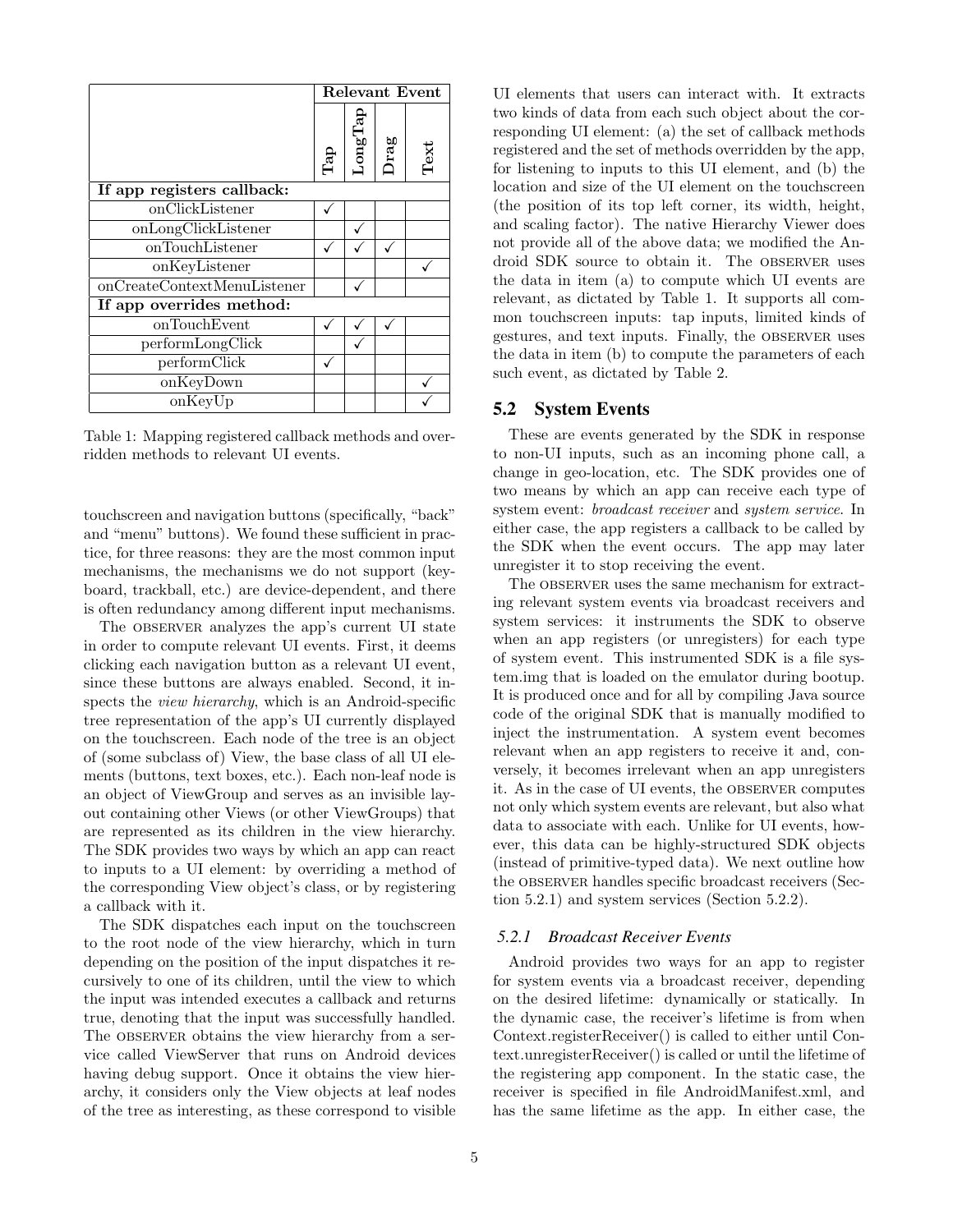| Event Type | Parameters                                                                       | Description                       |
|------------|----------------------------------------------------------------------------------|-----------------------------------|
| Tap        | $\text{Tap}(l + w/2, t + h/2)$                                                   | trigger Tap at center of view     |
| LongTap    | $\text{LongTap}(l + w/2, t + h/2)$                                               | trigger LongTap at center of view |
| Drag       | random one of: $\text{ Drag}(l, t, l+w, t+h)$ , $\text{ Drag}(l+w, t+h, l, t)$ , | randomly trigger one of gestures: |
|            | $\text{ Drag}(l, t+h, l+w, t), \text{ Drag}(l+w, t, l, t+h),$                    | TL to BR, BR to TL, BL to TR,     |
|            | $\text{Diag}(l, t+h/2, l+w, t+h/2), \text{Diag}(l+w, t+h/2, l, t+h/2),$          | TR to BL, ML to MR, MR to ML,     |
|            | $\text{ Drag}(l+w/2, t, l+w/2, t+h), \text{ Drag}(l+w/2, t+h, l+w/2, t)$         | MT to MB, MB to MT                |
| Text       | arbitrary fixed string                                                           | trigger arbitrary text input      |

Table 2: User event parameters:  $l, t, w, h$  denote left position, top position, width, and height of the view, scaled by the view's scaling factor. TL, BR, BL, TR, MB, MT, ML, MR denote top left, bottom right, bottom left, top right, mid bottom, mid top, mid left, and mid right points of the view.

receiver defines a callback method overriding BroadcastReceiver.onReceive() that the SDK calls when the event occurs (we provide an example below). The observer supports both kinds of receivers.

The Gingerbread SDK version we instrumented has 108 different kinds of system events as intents for which an app may register via a broadcast receiver. For proof of concept, we chose 25 of them as follows: we counted the number of top 1,000 free apps in the Google Play market that statically register a broadcast receiver for each intent, and we chose those intents that was registered in this manner by 10 or more apps. Supporting additional intents is straightforward: it involves identifying the type of data associated with the intent and providing valid values for the data. The data includes an optional URI, and a Bundle object which is a keyvalue map that contains any extra information. Finally, for statically registered receivers, we also explicitly identify the receiver in the intent, since unlike UI events which are dispatched to a single View object, broadcast intents are by default dispatched to all receivers (possibly from several apps) that register for them.

Table 3 shows the type and values of the data used by the observer for our 25 chosen broadcast intents. For brevity we abbreviate the name of each intent's action, e.g., using SMS RECEIVED instead of "android.provider. Telephony.SMS RECEIVED". All the data shown, except those of type URI, are provided in a Bundle object. For instance, an app may register the following receiver for the SMS RECEIVED intent which is broadcast upon incoming SMS messages:

```
public class SmsReceiver extends BroadcastReceiver {
  @Override public void onReceive(Context c, Intent e) {
   Bundle b = e.getExtras();
   Object[] p = (Object[]) b.get("pdus");
   SmsMessage[] a = new SmsMessage[p.length];
   for (int i = 0; i < pdus.length; i++)a[i] = SmsMessage.createFromPdu((byte[]) p[i]);
 }
};
```
To trigger this event, the EXECUTOR serializes the appropriate intent along with a Bundle object that has a key named "pdus" mapped to a byte array denoting an array of SmsMessage objects. We supply an array of a single SmsMessage object with an arbitrary but well-formed phone number and message text.

#### *5.2.2 System Service Events*

System services are a fixed set of processes that provide abstractions of different functionality of an Android device. We distinguish services whose offered functionality depends on app-provided data from those that are independent of such data. We call such services internally vs. externally triggered, as they depend on data internal or external to the app under test. For instance, the AlarmManager service is internally triggered, as it depends on the alarm duration given by an app, but the LocationManager service is externally triggered, as it depends on the device's geo-location. Dynodroid only controls externally triggered services as the app itself controls internally triggered services.

Table 4 shows how Dynodroid handles events of each externally triggered service. The "Register/Unregister Mechanism" shows how an app registers or unregisters for the service, which the observer observes via SDK instrumentation. Since services are global components, the observer uses the ID of the app under test to filter out observing other apps that may also register or unregister for these services. The "Callback Mechanism" shows how the app specifies the callback to handle events by the service. Lastly, the "Trigger Mechanism" shows how the EXECUTOR triggers the callback, usually via a command sent from the ActivityManager tool running on the emulator (see Section 4).

The following example showing how an app may use the LocationManager service:

```
GpsStatus.Listener l = new GpsStatus.Listener() {
 @Override public void onGpsStatusChanged(int event) {...}
};
LocationManager lm = getSystemService(LOCATION_SERVICE);
lm.addGpsStatusListener(l);
...
lm.removeGpsStatusListener(l);
```
From the point at which the app registers to listen to GPS status changes by calling addGpsStatusListener()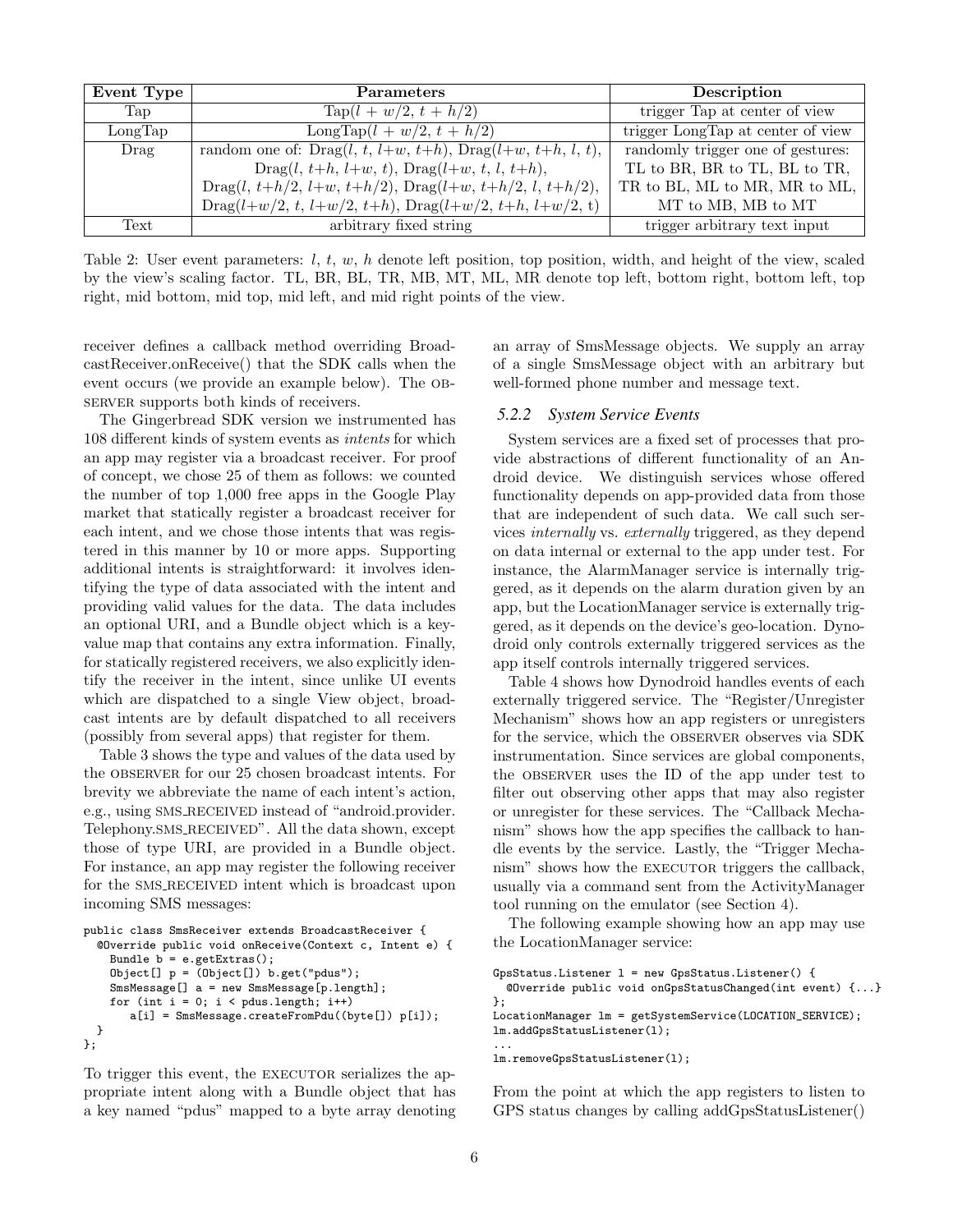| <b>Action Name</b>                                                                                                                                                                              | Data Type : Description                                                                                                                               | Data Value                                                                           |
|-------------------------------------------------------------------------------------------------------------------------------------------------------------------------------------------------|-------------------------------------------------------------------------------------------------------------------------------------------------------|--------------------------------------------------------------------------------------|
| APPWIDGET_UPDATE                                                                                                                                                                                | $int[]$ : IDs of App Widgets to update                                                                                                                | $\sqrt{\text{random} (1-10)}$ sized array of<br>random $(0-1000)$ ints               |
| CONNECTIVITY_CHANGE                                                                                                                                                                             | android.net.NetworkInfo: status of<br>the network interface                                                                                           | random NetworkInfo object from<br>android.net.ConnectivityManager                    |
| PACKAGE_ADDED                                                                                                                                                                                   | int: uid assigned to new package,<br>bool: true if this follows a 'removed'<br>broadcast for the same package                                         | uid of random installed package,<br>$\,$ random bool                                 |
| PACKAGE_REMOVED                                                                                                                                                                                 | int: uid previously given to package,<br>bool: true if removing entire app,<br>bool: true if an 'added' broadcast<br>for the same package will follow | uid of random installed package,<br>random bool,<br>random bool                      |
| PACKAGE_REPLACED                                                                                                                                                                                | int: uid assigned to new package                                                                                                                      | uid of random installed package                                                      |
| MEDIA_MOUNTED                                                                                                                                                                                   | URI : path to mount point of media,<br>bool: true if media is read-only                                                                               | "/mnt/sdcard",<br>false                                                              |
| TIMEZONE_CHANGED                                                                                                                                                                                | TimeZone: time-zone representation                                                                                                                    | America/Los_Angeles time-zone                                                        |
| MEDIA_BUTTON                                                                                                                                                                                    | android.view.KeyEvent : key event<br>that caused this broadcast                                                                                       | KeyEvent object with action as<br>ACTION_UP and value as<br>KEYCODE_MEDIA_PLAY_PAUSE |
| <b>SMS_RECEIVED</b>                                                                                                                                                                             | android.telephony.SmsMessage[]:<br>array of received SMS messages                                                                                     | array of 1 SmsMessage object with<br>arbitrary MSISDN and message                    |
| MEDIA_UNMOUNTED                                                                                                                                                                                 | URI : path to mount point of media                                                                                                                    | "/mnt/sdcard"                                                                        |
| PHONE_STATE                                                                                                                                                                                     | $int:$ phone state (idle ringing offhook),<br>String: incoming phone number                                                                           | $\overline{1 \text{ (ringing)}},$<br>an arbitrary MSISDN                             |
| MEDIA_SCANNER_FINISHED                                                                                                                                                                          | URI                                                                                                                                                   | "/mnt/sdcard"                                                                        |
| NEW_OUTGOING_CALL                                                                                                                                                                               | String: outgoing phone number                                                                                                                         | an arbitrary MSISDN                                                                  |
| [BATTERY_[CHANGED LOW OKAY]  <br>ACTION_POWER_[DIS]CONNECTED  <br><b>ACTION_SHUTDOWN   TIME_SET</b><br>AUDIO_BECOMING_NOISY  <br>DATE_CHANGED   USER_PRESENT  <br>MEDIA_EJECT   BOOT_COMPLETED] | none                                                                                                                                                  | none                                                                                 |

Table 3: Broadcast receiver events with associated data as implemented in Dynodroid.

to the point at which it unregisters by calling removeGpsStatusListener(), the observer regards GPS status change as a relevant system event. If the SELECTOR described in the next section selects this event, then the EXECUTOR triggers it by sending telnet command "geo fix  $G$ " to the emulator, where  $G$  is an arbitrary geo-location (a triple comprising a latitude, longitude, and altitude). This in turn results in invoking callback onGpsStatusChanged() defined by the app.

## 6. SELECTOR

The SELECTOR selects an event for the EXECUTOR to execute from the set of relevant events  $E$  computed by the observer. We implemented three different selection strategies in the SELECTOR, called Frequency, UniformRandom, and BiasedRandom. This section describes these strategies.

The Frequency strategy selects an event from  $E$  that has been selected least frequently by it so far. The rationale is that infrequently selected events have a higher chance of exercising new app functionality. A drawback of this strategy is that its deterministic nature leads the app to the same state in repeated runs. In practice, different states might be reached in different runs because of non-determinism inherent in dynamic analysis of Android apps, due to factors such as concurrency and asynchrony (see Section 8); however, we cannot rely on them to cover much new app functionality.

The UniformRandom strategy circumvents the above problem by selecting an event from E uniformly at random. This is essentially the strategy used by the Monkey fuzz testing tool, with three key differences. First, Monkey can only generate UI events, preventing it from covering app functionality controlled by system events. Second, Monkey does not compute relevant events and can send many events that are no-ops in the current state, hindering efficiency and conciseness of the generated event sequence. Third, Monkey does not compute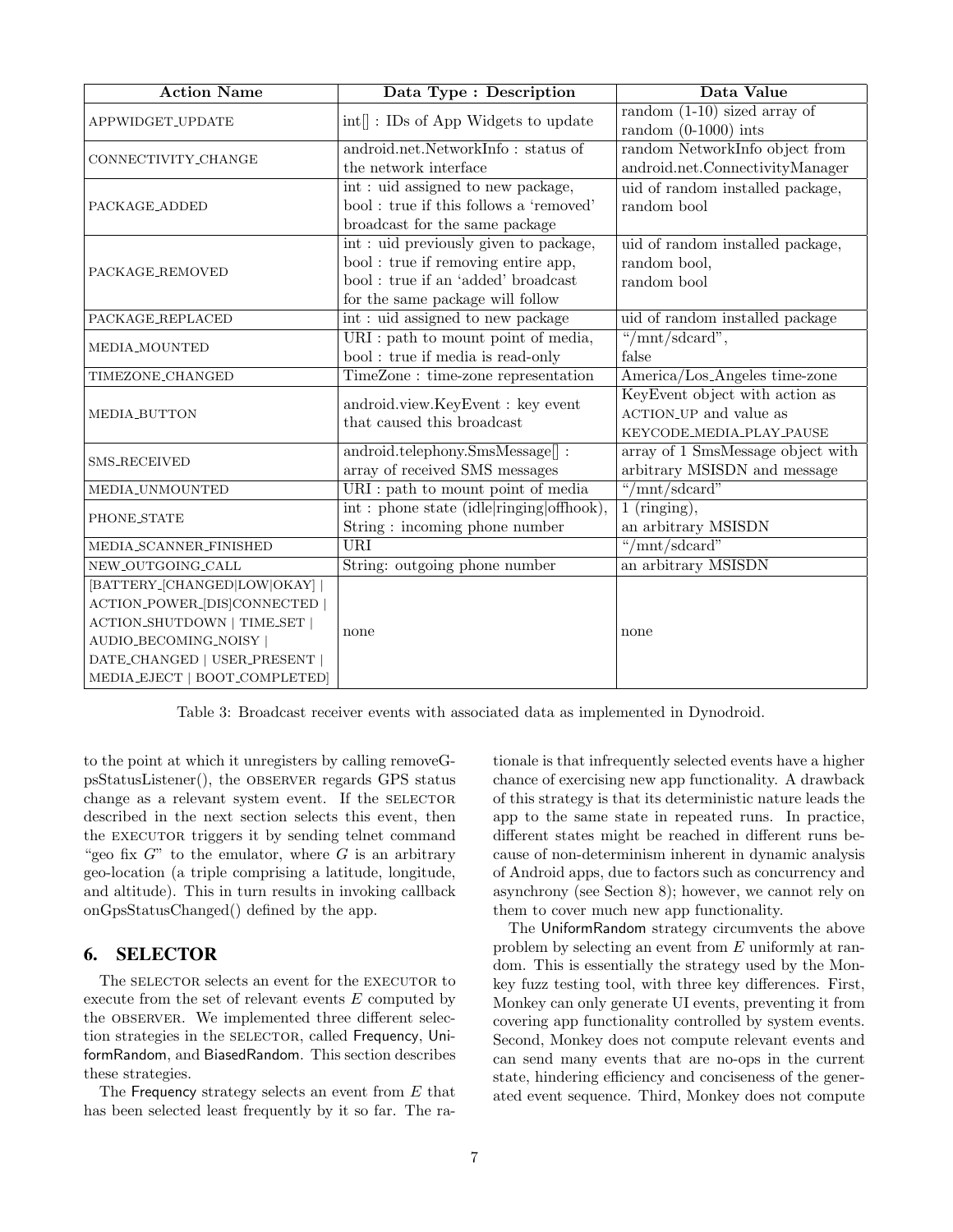| <b>Service</b>        | Register/Unregister                                                   | <b>Callback Mechanism</b>               | <b>Trigger Mechanism</b>          |
|-----------------------|-----------------------------------------------------------------------|-----------------------------------------|-----------------------------------|
|                       | Mechanism                                                             |                                         |                                   |
|                       | registerMediaButton-                                                  |                                         | send KeyPress event with          |
| Audio-                | EventReceiver $(C)$ /                                                 | invoke component denoted by             | keycode of randomly               |
|                       | unregisterMediaButton-                                                | ComponentName object $C$                | chosen MEDIA_BUTTON               |
| Manager               | EventReceiver()                                                       |                                         | via monkeyrunner                  |
|                       | requestAudioFocus $(L)$ /                                             | call onAudioFocusChange() in            | simulate incoming phone call      |
|                       | abandonAudioFocus()                                                   | AudioManager.OnAudioFocus-              | from a fixed MSIDN N via          |
|                       |                                                                       | ChangeListener object $L$               | telnet command "gsm call $N$ "    |
|                       | $addGpsStatusListener(L)$ /                                           | call onGpsStatusChanged() in            | set geo-location to               |
|                       | removeGpsStatusListener()                                             | GpsStatus.Listener object L             | fixed value $G$ via               |
|                       |                                                                       |                                         | telnet command "geo fix $G$ "     |
|                       | addNmeaListener $(L)$ /                                               | call onNmeaReceived() in                | send fixed NMEA data S via        |
|                       | removeNmeaListener()                                                  | GpsStatus.Nmealistener object L         | telnet command "geo nmea $S$ "    |
| Location-<br>Manager  | addProximityAlert $(G, P)$ /                                          |                                         | set geo-location to registered    |
|                       | removeProximityAlert()                                                | trigger PendingIntent $P$               | proximal value $G$ via            |
|                       |                                                                       |                                         | telnet command "geo fix $G$ "     |
|                       |                                                                       | if LocationListener specified, call     | set geo-location twice, via       |
|                       | requestLocationUpdates() /                                            | on[Location]Status]Changed() or         | commands "geo fix $G_1$ " and     |
|                       | removeUpdates()                                                       | onProvider[Enabled]Disabled]();         | "geo fix $G_2$ "; $G_1$ is random |
|                       |                                                                       | else call PendingIntent or post to      | geo-location, $G_2$ is based on   |
|                       |                                                                       | message queue of given Looper           | $G_1$ and registered criteria.    |
|                       | requestSingleUpdate()<br>auto unregister after update                 | same as above                           | same as above                     |
|                       |                                                                       |                                         | set random values $x, y, z$ for   |
| Sensor-               | registerListener $(L, S)$ /                                           | call on [Accuracy   Sensor   Changed () | sensor $S$ via telnet command     |
| Manager               | unregisterListener()                                                  | on SensorEventListener object $L$       | "sensor set $S$ x: $y:z$ "        |
| Telephone-<br>Manager |                                                                       |                                         | trigger state change via          |
|                       | $\text{listen}(L, S)$ , with<br>state $S$ non-zero $\frac{1}{2}$ zero | call onDataActivity() or any of         | telnet command "gsm $C D$ ";      |
|                       |                                                                       | several on*Changed() methods            | $C$ is random gsm command         |
|                       |                                                                       | on PhoneStateListener object $L$        | and $D$ random valid data.        |

Table 4: Handling of events of externally triggerable system services in Dynodroid.

a model of the app's UI, which has pros and cons. On one hand, it prevents Monkey from identifying observationally equivalent UI events (e.g., taps at different points of the same button that have the same effect, of clicking the button) and hinders efficiency and conciseness; on the other hand, Dynodroid sends mostly fixed inputs (see Table 2) to a widget, and may fail to adequately exercise custom widgets (e.g., a game that interprets taps at different points of a widget differently).

A drawback of the UniformRandom strategy is that it does not take any domain knowledge into account: it does not distinguish between UI events and system events, nor between different contexts in which an event may occur, nor between frequent and infrequent events. For instance, an event that is always relevant (e.g., an incoming phone call event) stands to be picked disproportionately more often than an event that is relevant only in certain contexts (e.g., only on a particular screen of the app). As another example, each navigation button ("back" and "menu") is universally relevant, but it typically has very different behavior on different screens. These observations motivate our final and default selection strategy BiasedRandom.

This strategy is shown in Algorithm 2. Like the Frequency strategy, it maintains a history of how often each event has been selected in the past, but it does so in a context-sensitive manner: the context for an event e at a particular instant is the set  $E$  of all relevant events at that instant. This history is recorded in global variable G that maps each pair  $(e, E)$  to a score. The map starts empty and is populated lazily. At any instant, the score for a pair  $(e, E)$  in the map is either  $-1$ , meaning event e is blacklisted in context E (i.e., e will never be selected in context  $E$ ), or it is a non-negative integer, with higher values denoting lesser chance of selecting event  $e$  in context  $E$  in the future. We found it suitable to use the set of relevant events E as context because it is efficient to compute (the observer already computes E) and it strikes a good balance between factoring too little and too much of the state into the context.

Each time the SELECTOR is called using this strategy in an observe-select-execute cycle, it runs the algorithm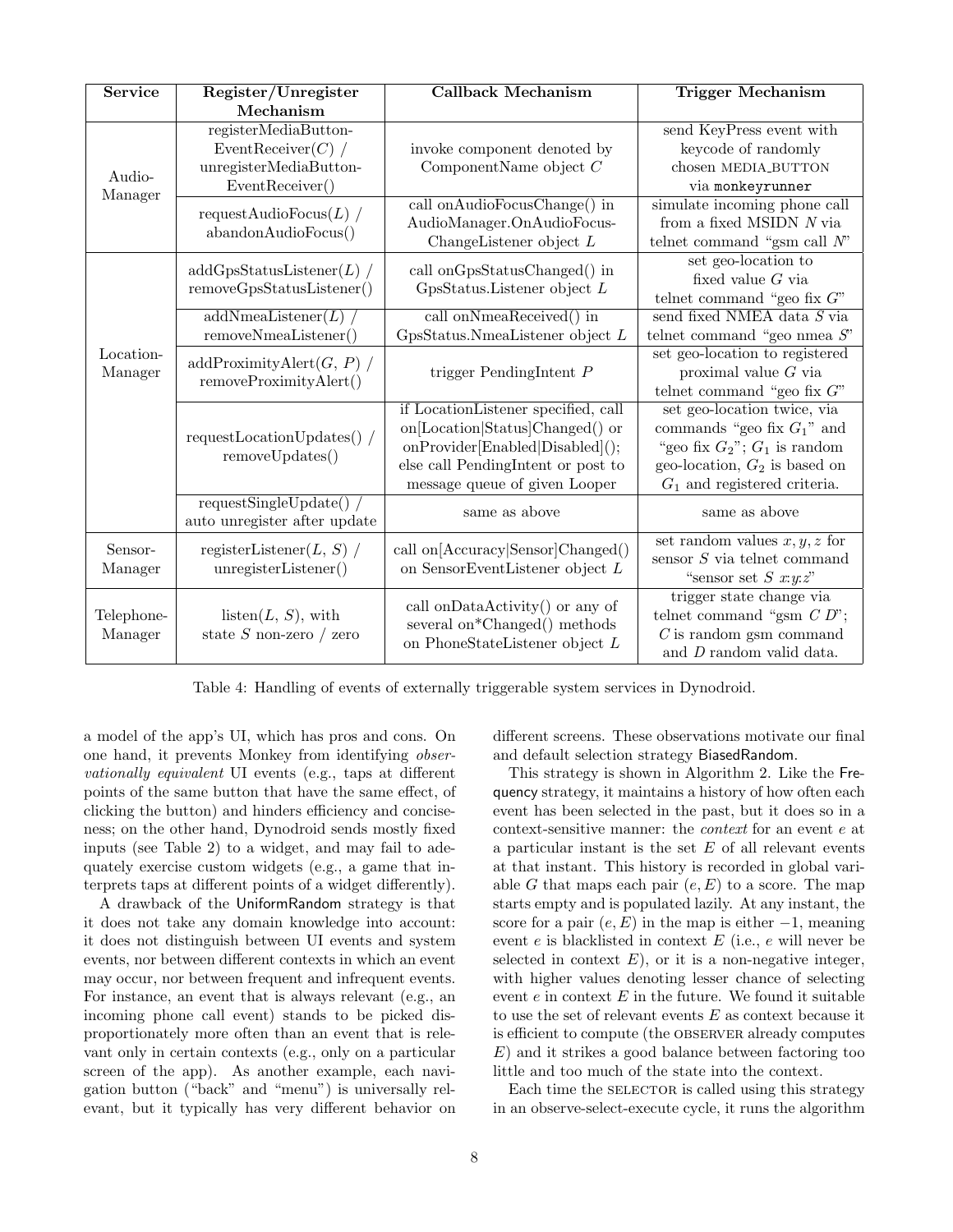Algorithm 2 Event selection algorithm BiasedRandom.

1: var  $G$  : map from (event, set of events) pairs to int 2:  $G := \text{empty map}$ 3: **INPUT:** Set  $E$  of relevant events. 4: OUTPUT: An event in E. 5: for each  $(e \text{ in } E)$  do 6: if  $((e, E)$  is not in domain of G) then 7:  $//$  Initialize score of event e in context  $E$ . 8:  $G(e, E) := \text{init\_score}(e)$ 9: end if 10: end for 11: var  $L$  : map from events to int 12:  $L := \text{map from each event in } E \text{ to } 0$ 13: while true do 14:  $e :=$  event chosen uniformly at random from E 15: **if**  $(L(e) = G(e, E))$  then 16: // Select e this time, but decrease its chance of being 17:  $//$  selected in context  $E$  in future calls to SELECTOR. 18:  $G(e, E) := G(e, E) + 1$ 19: return  $e$ 20: else 21:  $//$  Increase chance of selecting  $e$  in next iteration in  $22:$  // current call to SELECTOR. 23:  $L(e) := L(e) + 1$ 24: end if 25: end while 26: procedure init\_score $(e)$ : int 27: case (e) of 28: Text event: return -1 29: non-Text UI event: return 1 30: system event: return 2 31: end case

on lines 3-25, taking as input the set of relevant events  $E$  from the OBSERVER and producing as output the selected event  $e \in E$  for the EXECUTOR to execute. It starts by mapping, for every  $e \in E$ , the pair  $(e, E)$  to its initial score in global map  $G$ , unless it already exists in G. We bias the initial score (lines 26-31) depending on the kind of event. If e is a Text event, its initial score is −1. In other words, text inputs are blacklisted in all contexts. Intuitively, the reason is that text inputs are interesting only if they are followed by a non-text input, e.g., a button click. Hence, we forbid selecting text inputs in the SELECTOR altogether, and instead require the EXECUTOR to populate all text boxes in the current UI before it executes the selected non-Text event. We distinguish between two kinds of non-Text events: non-Text UI events and system events. We choose initial score of 1 for the former and 2 for the latter, reducing the relative chance of selecting system events. This bias stems from our observation that system events tend to be relevant over longer periods than UI events, with

| <b>Feature Name</b> | <b>Feature Value</b>                   |
|---------------------|----------------------------------------|
| Device RAM size     | 4 GB                                   |
| Emulator hardware   | All features enabled                   |
| features            | except GPU emulation                   |
| Sdcard size         | 1 GB                                   |
| Files on Sdcard     | pdf:2, img:2, vcf:11, $arr:2$ , zip:4, |
| (type:count)        | 3gp:1, m4v:1, mov:1, mp3:3             |

Table 5: Emulator configuration used in our evaluation.

UI events typically being relevant only when a certain screen is displayed. A hallmark of our algorithm, however, is that it never starves any event in any context. This is ensured by lines 11-25, which repeatedly pick an event e from E uniformly at random, until one satisfies condition  $L(e) = G(e, E)$ , in which case it is returned as the event selected by the current SELECTOR call. Just before returning, we increment  $G(e, E)$  to reduce the chance of picking  $e$  in context  $E$  in a future SELECTOR call. L is a local map that records the number of times event e was randomly picked by the above process in the current SELECTOR call but passed over for not satisfying the condition. Thus, the lesser the number of times that  $e$  has been chosen in context  $E$  in past SELECTOR calls, or the higher the number of times that  $e$  has been passed over in context  $E$  in the current selector call, the higher the chance that e will be selected to execute in context  $E$  in the current selectron call.

## 7. EMPIRICAL EVALUATION

We evaluated the performance of Dynodroid on realworld Android apps, and compared it to two state-ofthe-art approaches for testing such apps: manual testing and automated fuzzing. Detailed results of our evaluation are at http://dynodroid.gatech.edu/study, including: a VHD file containing Dynodroid's sources and binaries; feedback from a user study we conducted; and a portal allowing users to run Dynodroid on arbitrary provided apps.

All our experiments were done using the Gingerbread version (Android 2.3.5 - API Level 10) which is the most popular version, used by 50% of all devices that recently accessed Google Play [7]. All experiments were done on 64-bit Linux machines with 128GB memory and dualsocket 16-core AMD Opteron 3.0GHz processors. Table 5 shows the emulator configuration (called Android Virtual Device or AVD) that we used in all experiments. For each run, an app was given a freshly created emulator along with only default system applications and the above configuration. After every run, we destroyed the emulator to prevent it from affecting other runs.

We next describe two studies we performed: measuring app source code coverage (Section 7.1) and finding bugs in apps (Section 7.2).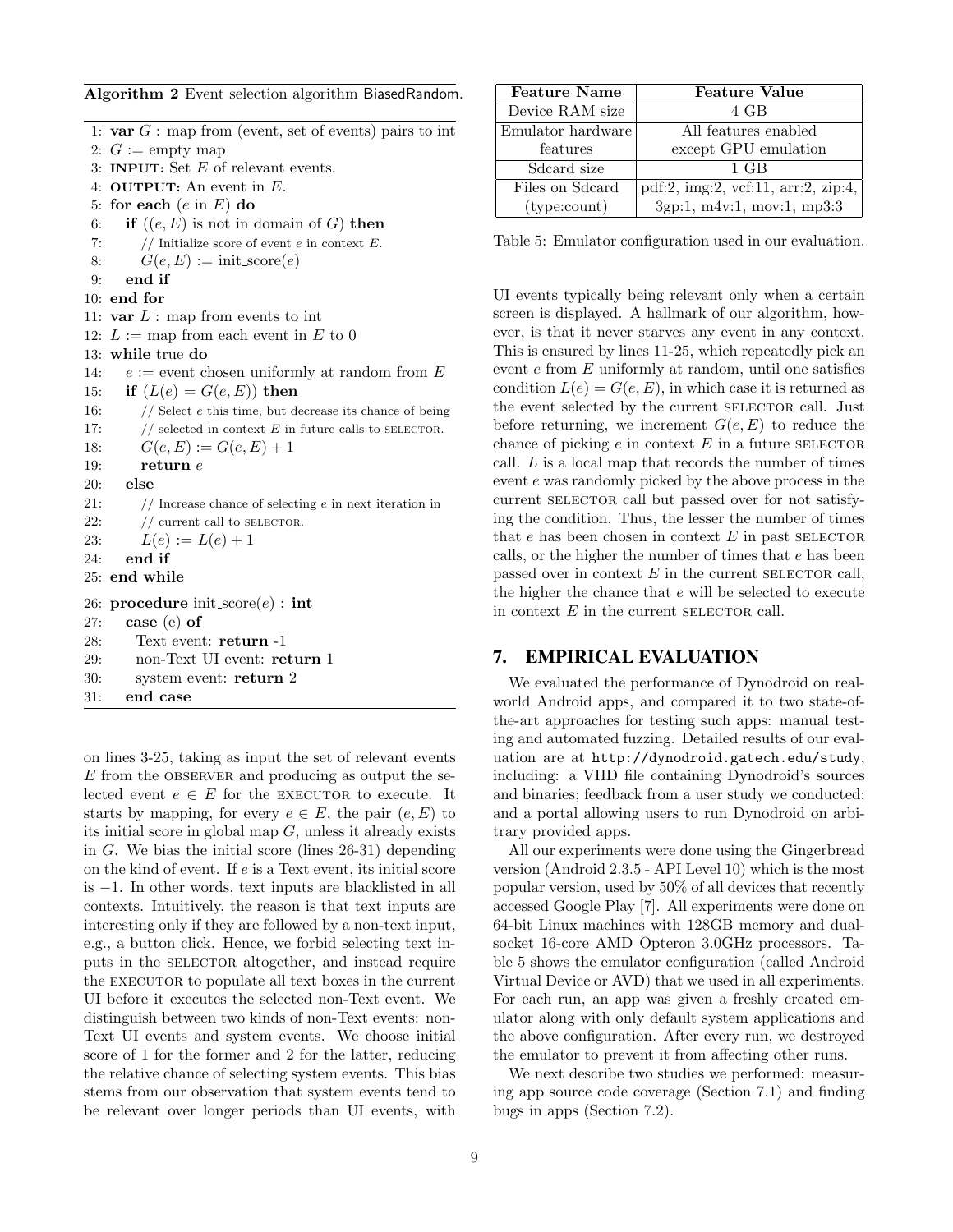

Figure 3: Distribution of open-source apps by category.

## 7.1 Study 1: App Source Code Coverage

The first study we performed measures the app source code coverage that different input generation approaches are able to achieve. We randomly chose 50 apps from the Android open-source apps repository F-Droid [4] for this study. These 50 apps are sufficiently diverse as evidenced in Figure 3. The SLOC of these apps ranges from 16 to 21.9K, with a mean of 2.7K. The number of components (activities, services, broadcast receivers, and content providers) listed in the Android-Manifest.xml file of these apps ranges from 1 to 38, with a mean of 6.7.

Measuring Coverage. We obtained app coverage metrics by using Emma [3], a popular Java source code coverage tool. Emma generates detailed line coverage metrics to the granularity of branches, and provides coverage reports in different formats that assist in analysis and gathering statistics. By default, it produces coverage reports after the app under test terminates. To generate an intermediate coverage report, a method dumpCoverageData() must be called from the target Java process. As we need to measure code coverage at arbitrary points, a mechanism is needed to inject a method call within the app testing process. To achieve this, we use the Android broadcast intent delivery and broadcast receiver invocation mechanisms, a broadcast receiver with a custom action which calls the above method. To enable Emma, we run each app through an instrumentation activity which starts the main activity of the app. Finally, we change the app's AndroidManifest.xml file by adding the above broadcast receiver and instrumentation activity to it.

Evaluated Approaches. We evaluated the following five approaches in this study: Dynodroid using each of the three selection strategies (Frequency, UniformRandom, BiasedRandom); the Monkey fuzz testing tool provided in the Android platform; and manual testing conducted in a study involving ten users. Table 6 shows the setup we used for each of these five approaches on each app. We ran each of the three variants of Dynodroid for 2,000 events, we ran Monkey for 10,000 events, and

| Approach                | #Events  | $\#\text{Runs}$ |
|-------------------------|----------|-----------------|
| Dynodroid Frequency     | 2,000    |                 |
| Dynodroid UniformRandom | 2,000    |                 |
| Dynodroid BiasedRandom  | 2,000    |                 |
| Monkey                  | 10,000   |                 |
| Humans                  | no limit | > 9             |

Table 6: Testing approaches used to test each app.

| Event Type                | Proportion |
|---------------------------|------------|
| Touch                     | 15%        |
| Motion                    | 10%        |
| Trackball                 | $15\%$     |
| Minor Navigation          | 25%        |
| Major Navigation          | 15%        |
| System keys               | $2\%$      |
| Apps Switch               | $2\%$      |
| Others (keyboard, volume, | 16%        |
| and camera buttons)       |            |

Table 7: Kinds of UI events triggered by Monkey.

we allowed the users in our study to manually generate an unlimited number of events.

We used different numbers of events for Dynodroid and Monkey because those are the numbers of events that the two tools were able to generate in roughly the same duration in three hours for each of the 50 apps on average. Dynodroid runs 5X slower than Monkey primarily due to performance issues with the version of the off-the-shelf Hierarchy Viewer tool it calls after each event (see Section 8). On the plus side, as we show below, Dynodroid achieves peak code coverage much faster than Monkey, requiring far fewer than even the 2,000 events we generated.

Monkey triggers a large variety of UI events but no system events. Table 7 summarizes the kinds and proportions of UI events it triggers in its default configuration that we used. The kinds of UI events that Monkey can generate is strictly a superset of those that Dynodroid can generate (see Section 5.1).

All ten users that we chose in our study are graduate students at Georgia Tech who have experience with not only using Android apps, but also developing and testing them using Android developer tools. We provided each of them with each app's source code, the ability to run the app any number of times in the Android emulator, and the ability to inspect app source code coverage reports produced from those runs. They were allowed to provide any kind of GUI inputs, including intelligent game inputs and login credentials to websites. They were also allowed to modify the environment by adding/removing files from the emulator's Sdcard, to manually trigger system events via a terminal by studying the apps' source code, etc.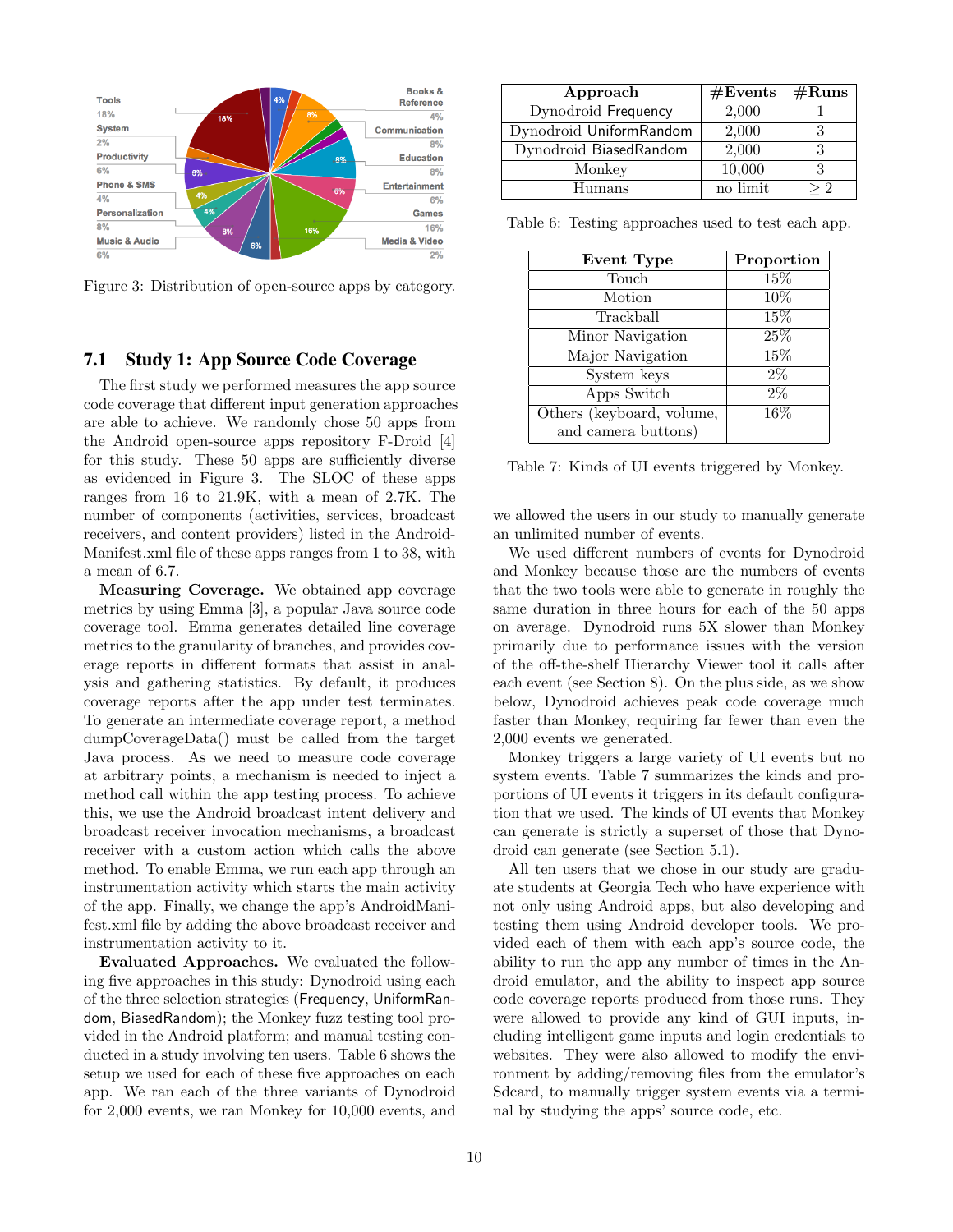We ensured that each app was assigned to at least two users. Likewise, we ran each automated approach involving randomization (Monkey, and the UniformRandom and BiasedRandom strategies in Dynodroid) three times on each app. We considered the highest coverage that a user or run achieved for each app. Perhaps surprisingly, for certain apps, we found fairly significant variation in coverage achieved across the three runs by any of the random approaches. Upon closer inspection, we found certain events in these apps that if not selected in a certain state, irreversibly prevent exploring entire parts of the app's state space. Two possible fixes to this problem are: (i) allowing a relatively expensive event during testing that removes and re-installs the app (Dynodroid currently installs the app only once in a run); and (ii) to simply run the app multiple times and aggregate their results.

Finally, Android apps may often call other apps such as a browser, a picture editor, etc. To prevent the automated approaches in the study from wandering far beyond the app under test, we prevented both Dynodroid and Monkey from exercising components not contained in the app under test. In Dynodroid, we achieve this by simply using the "back" navigation button whenever the app under test starts an activity that does not belong to that app. In Monkey, we achieve this by restricting "App Switch" events (see Table 7) to only activities in the app under test.

Coverage Results. The results of our code coverage study for the 50 apps are summarized in the three plots in Figure 4. To enable comparisons for a particular app across plots, each point on the X axis of all three plots denotes the same app. We next elaborate upon the results in each of these plots.

Figure 4a compares the code coverage achieved for each of the 50 apps by Dynodroid vs. Human, where Human denotes the user who achieved the best coverage of all users in our user study for a given app, and Dynodroid uses the BiasedRandom strategy. The bar for each app has three parts: the bottom red part shows the fraction of code that both Dynodroid and Human were able to cover (i.e., the intersection of code covered by them). Atop this part are two parts showing the fraction of code that only Dynodroid and only Human were able to cover (i.e., the code covered by one but not the other).

Both Dynodroid and Human cover 4-91% of code per app, for an average of 51%. Dynodroid exclusively covers 0-26% of code, for an average of 4%, and Human exclusively covers 0-43% of code, for an average of 7%. In terms of the total code covered for each app, Human easily outperforms Dynodroid, achieving higher coverage for 34 of the 50 apps. This is not surprising, given that the users in our study were expert Android users, could provide intelligent text inputs and event sequences, and most importantly, could inspect Emma's coverage reports and attempt to trigger events to cover any missed code.

But all the ten users in our study also reported tediousness during testing, how easy it was to miss combinations of events, and that it was especially mundane to click various options in the settings of apps one by one. Dynodroid could be used to automate most of the testing effort of Human, as measured by what we call the automation degree, measured as the ratio of coverage achieved by the intersection of Dynodroid and Human, to the total coverage achieved by Human. This ratio varies from 8% to 100% across our 50 apps, with mean 83% and standard deviation 21%. These observations justify Dynodroid's vision of synergistically combine human and machine. It already provides support for intelligent text inputs, where a user with knowledge of an app can specify the text that it should use (instead of random text) in the specific text box widget prior to execution, or can pause its event generation when it reaches the screen, key in the input, and let it resume (as described in Section 4).

Figure 4b compares the code coverage achieved for each of the 50 apps by Dynodroid vs. Monkey. It is analogous to Figure 4a with Monkey instead of Human. Both Dynodroid and Monkey cover 4-81% of code per app, for an average of 47%. Dynodroid exclusively covers 0-46% of code, for an average of 8%, which is attributed to system events that only Dynodroid can trigger. We note that many Android malwares are triggered only when specific system events are triggered [29]; Monkey would not be able to expose such malwares. Monkey exclusively covers 0-61% of code, for an average of 6%, which is attributed to the richer set of UI events that Monkey can trigger (see Table 2 vs. Table 7). Another reason is that Dynodroid only generates straight (Drag) gestures but Monkey combines short sequences of such gestures to generate more complex (e.g., circular) gestures. Finally, Dynodroid uses fixed parameter values for UI events whereas Monkey uses random values, giving it superior ability to exercise custom widgets. In terms of the total code covered for each app, however, Dynodroid outperforms Monkey, achieving higher coverage for 30 of the 50 apps.

Figure 4c compares the minimum number of events that were needed by each automated approach—Monkey, and Dynodroid using each of the selection strategies to achieve peak code coverage for each of the 50 apps (recall that we ran Monkey for 10,000 events and Dynodroid for 2,000 events). To strike a good tradeoff between measurement accuracy and performance, we invoke Emma to aggregate coverage after every 100 events for each approach on each app, and hence the minimum number of reported events is 100. It is evident that all three strategies in Dynodroid require significantly fewer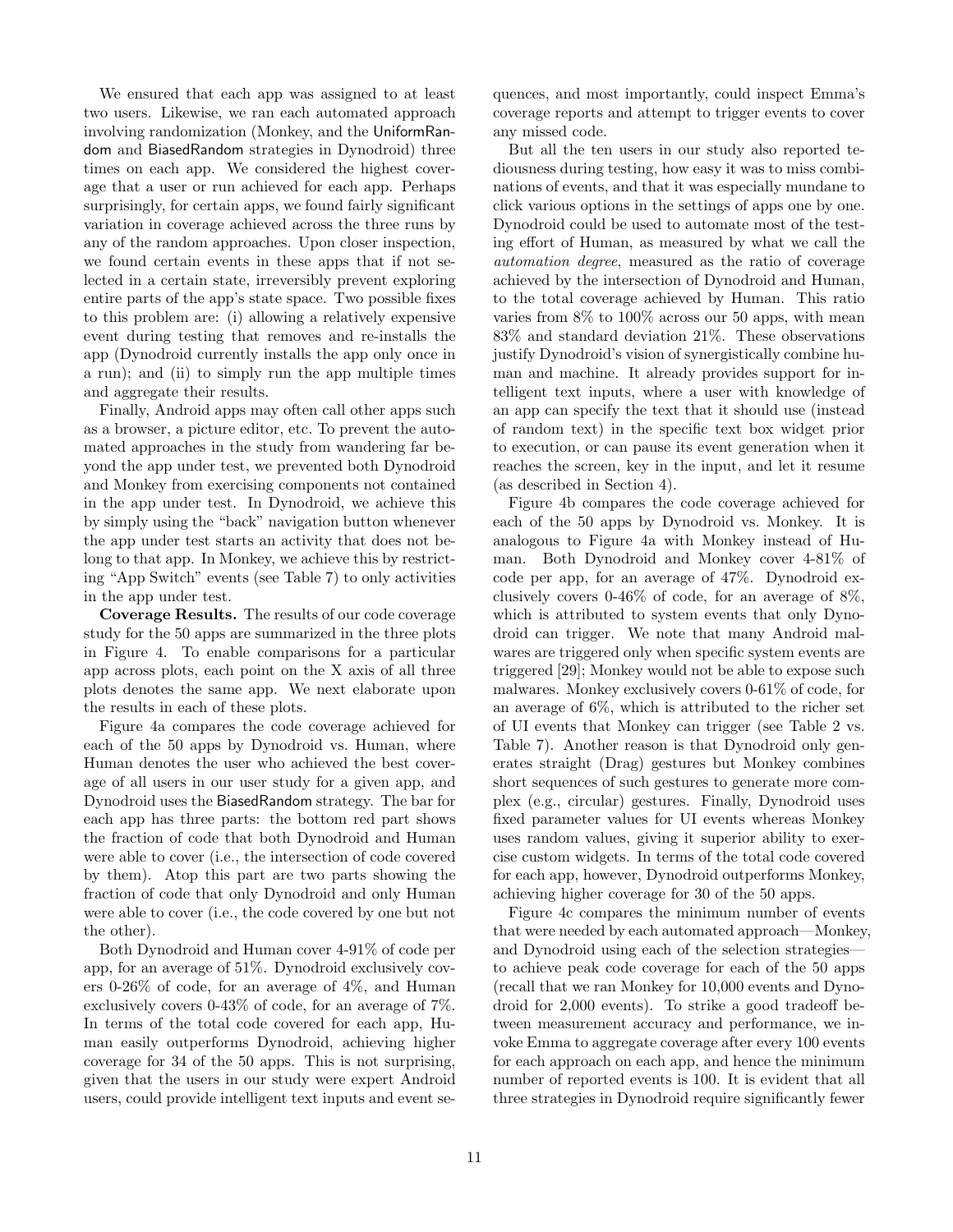

(c) Minimum number of events needed for peak code coverage by various approaches.

Figure 4: Results of the app source code coverage study. Each point on the X axis in all three plots denotes the same app from the 50 open-source apps used in the study. Figure 4a shows that Dynodroid can be used to automate to a significant degree the tedious testing done by humans. Figure 4b shows that Dynodroid and Monkey get comparable coverage, but Figure 4c shows that Monkey requires significantly more events to do so. Note that the Y axis in Figure 4c uses a logarithmic scale.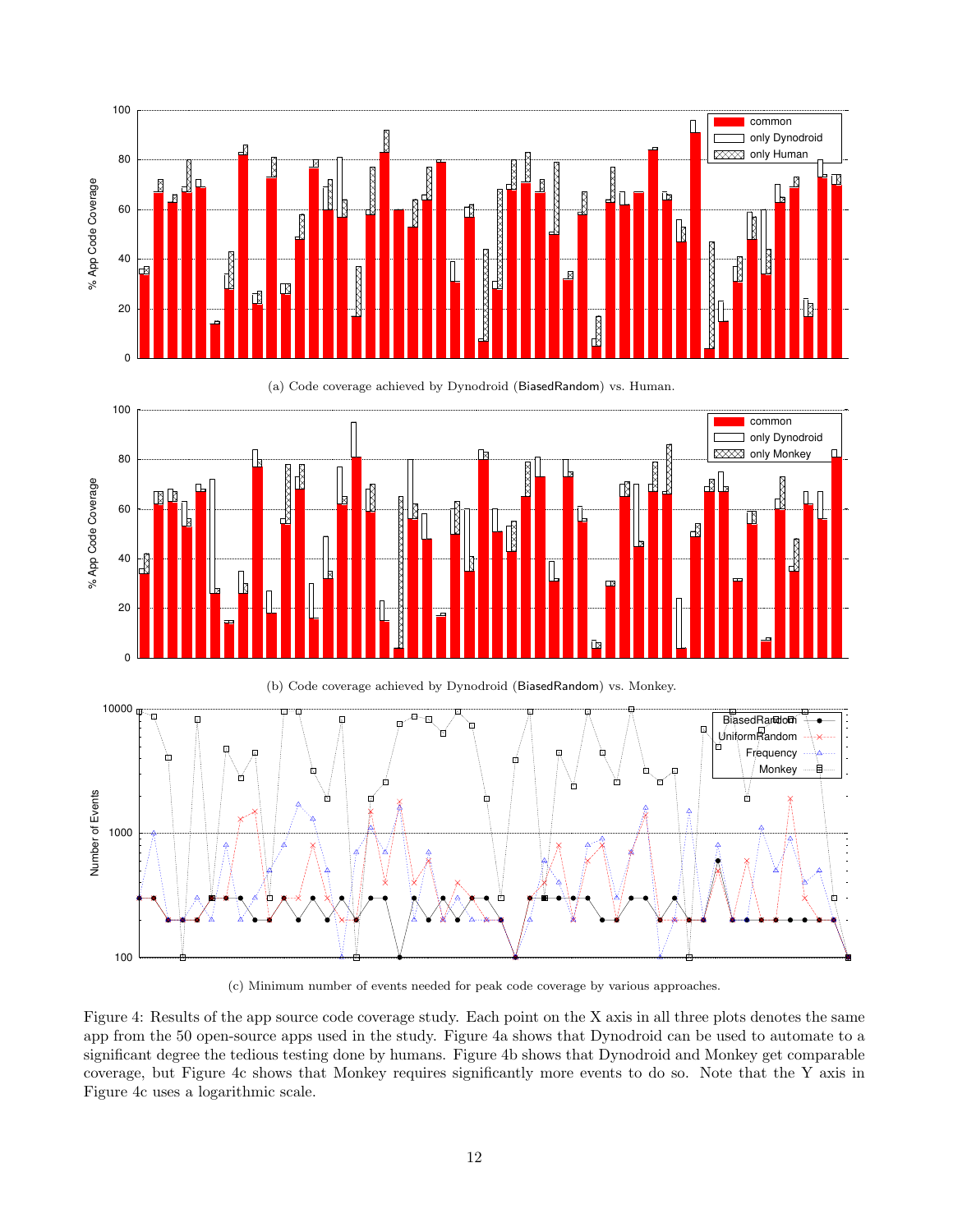| App Name                                         | $#$ Bugs       | Kind                                | Description                                                 |
|--------------------------------------------------|----------------|-------------------------------------|-------------------------------------------------------------|
| PasswordMakerProForAndroid                       |                | NULL_PTR                            | Improper handling of user data.                             |
| com.morphoss.acal                                |                | NULL_PTR                            | Dereferencing null returned by an online service.           |
| hu.vsza.adsdroid                                 | 2              | NULL_PTR                            | Dereferencing null returned by an online service.           |
| cri.sanity                                       |                | NULL_PTR                            | Improper handling of user data.                             |
| com.zoffcc.applications.aagtl                    | $\overline{2}$ | NULL_PTR                            | Dereferencing null returned by an online service.           |
| org.beide.bomber                                 |                | ARRAY_IDX                           | Game indexes an array with improper index.                  |
| com.addi                                         |                | NULL_PTR                            | Improper handling of user data.                             |
| com.ibm.events.android.usopen                    |                | NULL_PTR                            | Null pointer check missed in onCreate() of an activity.     |
| com.nullsoft.winamp                              | 2              | $\mathsf{NULL}\text{-}\mathsf{PTR}$ | Improper handling of RSS feeds read from online service.    |
| com.almalence.night                              |                | <b>NULLPTR</b>                      | Null pointer check missed in onCreate() of an activity.     |
| com.avast.android.mobilesecurity                 |                | NULL_PTR                            | Receiver callback fails to check for null in optional data. |
| $\overline{\text{com.aviary.} }$ android.feather |                | NULL_PTR                            | Receiver callback fails to check for null in optional data. |

Table 8: Bugs found by Dynodroid in the 50 open-source apps from F-Droid and the 1,000 top free apps from Google Play. The two classes of apps are separated by the double line, with all the open-source apps listed above. NULL PTR denotes a "null pointer dereference" exception and ARRAY IDX an "array index out of bounds" exception.

events than Monkey; in particular, Monkey requires 20X more events than BiasedRandom on average. This is despite Dynodroid considering both system and UI events at each step. The reason is that Dynodroid only exercises relevant events at each step and also because it identifies observationally equivalent events. Finally, of the three selection strategies in Dynodroid, BiasedRandom performs the best, with each of the other two strategies requiring 2X more events than it on average.

## 7.2 Study 2: Bugs Found in Apps

The second study we performed shows that Dynodroid is an effective bug-finding tool and is also robust. To demonstrate its robustness, we were able to successfully run Dynodroid on the 1,000 most popular free apps from Google Play. The popularity metric used is a score given to each app by Google that depends on various factors like number of downloads and ratings. These apps are uniformly distributed over all 31 app categories in Google Play: the minimum, maximum, mean, and standard deviation of the number of apps in these categories is 26, 55, 40.3, and 6.3, respectively.

We also found that Dynodroid exposed several bugs in both the 50 open-source apps we chose from F-Droid and the 1,000 most popular free apps from Google Play. Table 8 summarizes these bugs. We mined the Android emulator logs for any unhandled exceptions that were thrown from code in packages of the app under test while Dynodroid exercised the app in the emulator. To be conservative, we checked for only FATAL EXCEPTION, as this exception is the most severe and causes the app to be forcefully terminated. We manually ascertained each bug to eliminate any false positives reported by this method but found that all the bugs were indeed genuine and did cause the app to crash.

## 8. LIMITATIONS

This section outlines the limitations of Dynodroid and suggests ways to overcome them.

Dynodroid needs significantly fewer number of events to converge than Monkey (only 5% of Monkey on average in our experiments) but it is 5X slower than Monkey. The primary reason for the slowdown is that the ViewServer service in Android, which provides the view hierarchy that is used by the OBSERVER in Dynodroid to compute relevant UI events, is slow due to heavy use of reflection. Recent work claims to have patched this problem by introducing a new command DUMPQ that makes ViewServer run 20X-40X faster [1].

Dynodroid restricts apps from communicating with other apps and reverts to the app under test upon observing such communication. However, many Android apps use other apps for shared functionality (e.g., browsing, cropping a picture, etc.). Data is passed between apps via an object called a Bundle which is a keyvalue store of objects. Dynodroid could be extended with symbolic execution to synthesize relevant Bundle objects. Indeed, the benefits of combining random and symbolic execution have been shown in other domains [20]. A related issue is that Dynodroid uses arbitrary fixed parameter values for most events (e.g., geolocation or touchscreen coordinates) which can prevent it from exercising app code that requires different parameter values. Randomizing and/or symbolically inferring parameter values can address this problem.

Non-determinism in programs is problematic for any dynamic analysis but it is accentuated in Android by the fact that apps use concurrency and asynchrony heavily. One simple way to alleviate non-determinism would be to treat all asynchronous operations synchronously.

Dynodroid currently supports only the Gingerbread version of Android. This may hinder its adoption for